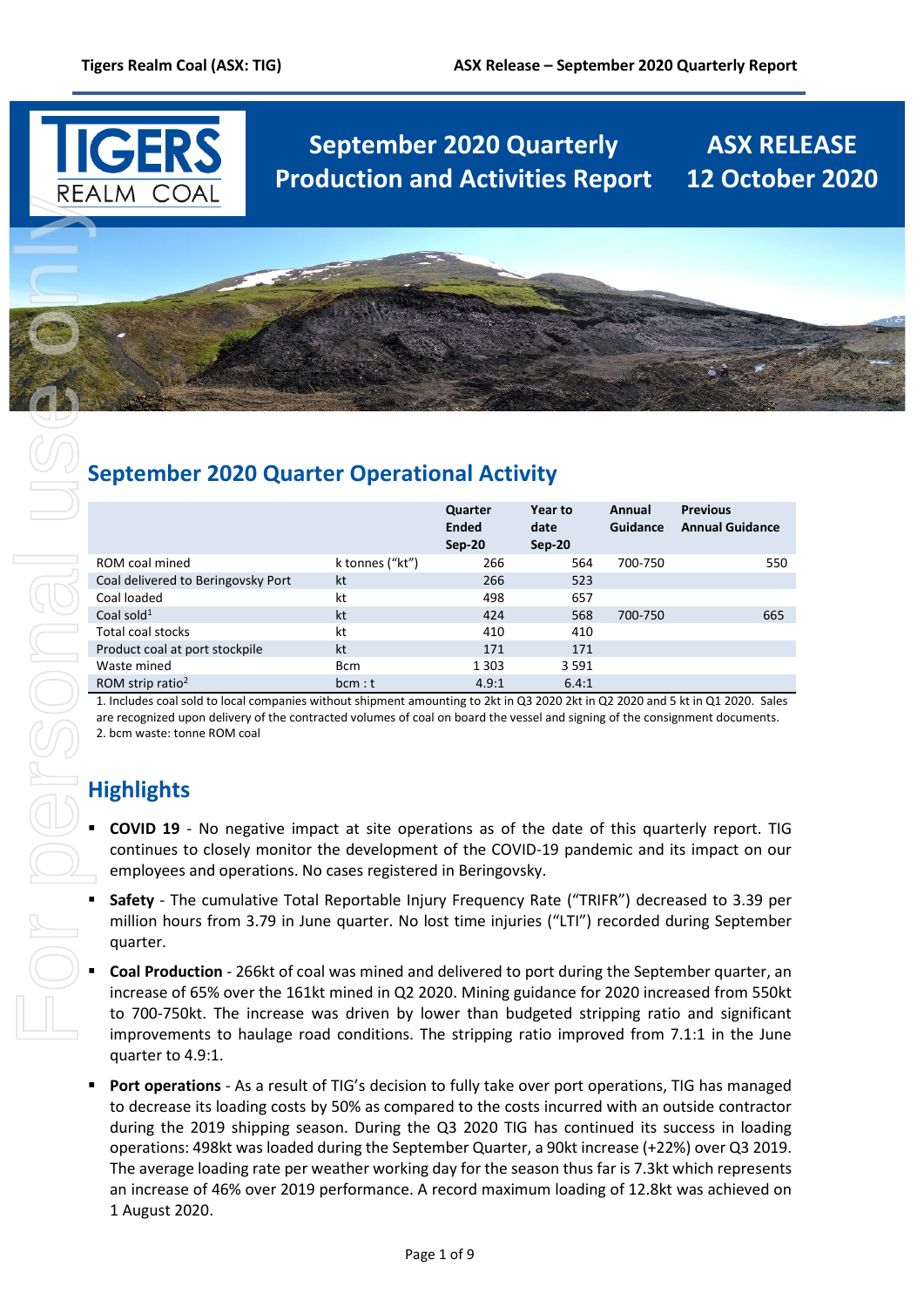- **CHPP Project** TIG has completed the plant process design and layout. The civil construction design works are ongoing. TIG expects to conclude an equipment supply contract by mid-October.
- **Sales Guidance** Sales guidance for 2020 has increased from 665kt to 700 750kt due to improved mining results, port performance and the haulage road.
- **Compliance and licencing** The Company is in compliance with all material license obligations.

#### **Health and Safety**

#### **Mining and Haulage Operations**

|                                                                                                                                                                                                                                                                                                                                                                                                                                                                                                                                                                                                                                                                                                                                                                                                                                                                                                                                                                                               | Compliance and licencing - The Company is in compliance with all material license obligations. |      |      |               |           |              |
|-----------------------------------------------------------------------------------------------------------------------------------------------------------------------------------------------------------------------------------------------------------------------------------------------------------------------------------------------------------------------------------------------------------------------------------------------------------------------------------------------------------------------------------------------------------------------------------------------------------------------------------------------------------------------------------------------------------------------------------------------------------------------------------------------------------------------------------------------------------------------------------------------------------------------------------------------------------------------------------------------|------------------------------------------------------------------------------------------------|------|------|---------------|-----------|--------------|
|                                                                                                                                                                                                                                                                                                                                                                                                                                                                                                                                                                                                                                                                                                                                                                                                                                                                                                                                                                                               | <b>Health and Safety</b>                                                                       |      |      |               |           |              |
| At both administrative and production facilities TIG continues to take all measures recommended by<br>health authorities to mitigate risks related to COVID-19. No cases of COVID-19 have been identified at<br>the mine or the port. There have been several cases amongst Moscow-based staff during the quarter<br>All of these individuals had fully recovered by the end of September and we have no further knowr<br>active cases. As the number of cases in Moscow region is growing, there is a possibility that Moscow<br>or Federal authorities may implement additional measures with respect to COVID-19. Management<br>continues to closely monitor the development of the situation.<br>TIG's cumulative TRIFR decreased to 3.39 per million hours worked from 3.79 in September 2020<br>quarter. No lost time injuries ("LTI") recorded during September quarter. The company continues to<br>improve and support its workplace safety culture with training and communication. |                                                                                                |      |      |               |           |              |
|                                                                                                                                                                                                                                                                                                                                                                                                                                                                                                                                                                                                                                                                                                                                                                                                                                                                                                                                                                                               | <b>Mining and Haulage Operations</b>                                                           |      |      |               |           |              |
|                                                                                                                                                                                                                                                                                                                                                                                                                                                                                                                                                                                                                                                                                                                                                                                                                                                                                                                                                                                               |                                                                                                |      | July | <b>August</b> | September | <b>Total</b> |
|                                                                                                                                                                                                                                                                                                                                                                                                                                                                                                                                                                                                                                                                                                                                                                                                                                                                                                                                                                                               | ROM coal mined                                                                                 | kt   | 92   |               |           |              |
|                                                                                                                                                                                                                                                                                                                                                                                                                                                                                                                                                                                                                                                                                                                                                                                                                                                                                                                                                                                               | Product coal mined & delivered to Beringovsky                                                  | kt   | 92   | 102<br>102    | 72<br>72  | 266<br>266   |
|                                                                                                                                                                                                                                                                                                                                                                                                                                                                                                                                                                                                                                                                                                                                                                                                                                                                                                                                                                                               | Port<br>Waste mined                                                                            | kbcm | 433  | 430           | 440       | 1 3 0 3      |
|                                                                                                                                                                                                                                                                                                                                                                                                                                                                                                                                                                                                                                                                                                                                                                                                                                                                                                                                                                                               | Stripping ratio                                                                                | bcm: | 4.7  | 4.2           | 6.1       | 4.9          |
|                                                                                                                                                                                                                                                                                                                                                                                                                                                                                                                                                                                                                                                                                                                                                                                                                                                                                                                                                                                               | Product Coal in Port stockpiles                                                                | kt   | 262  | 200           | 171       |              |
|                                                                                                                                                                                                                                                                                                                                                                                                                                                                                                                                                                                                                                                                                                                                                                                                                                                                                                                                                                                               | Total Coal stocks (end of month)                                                               | kt   | 501  | 439           | 410       |              |

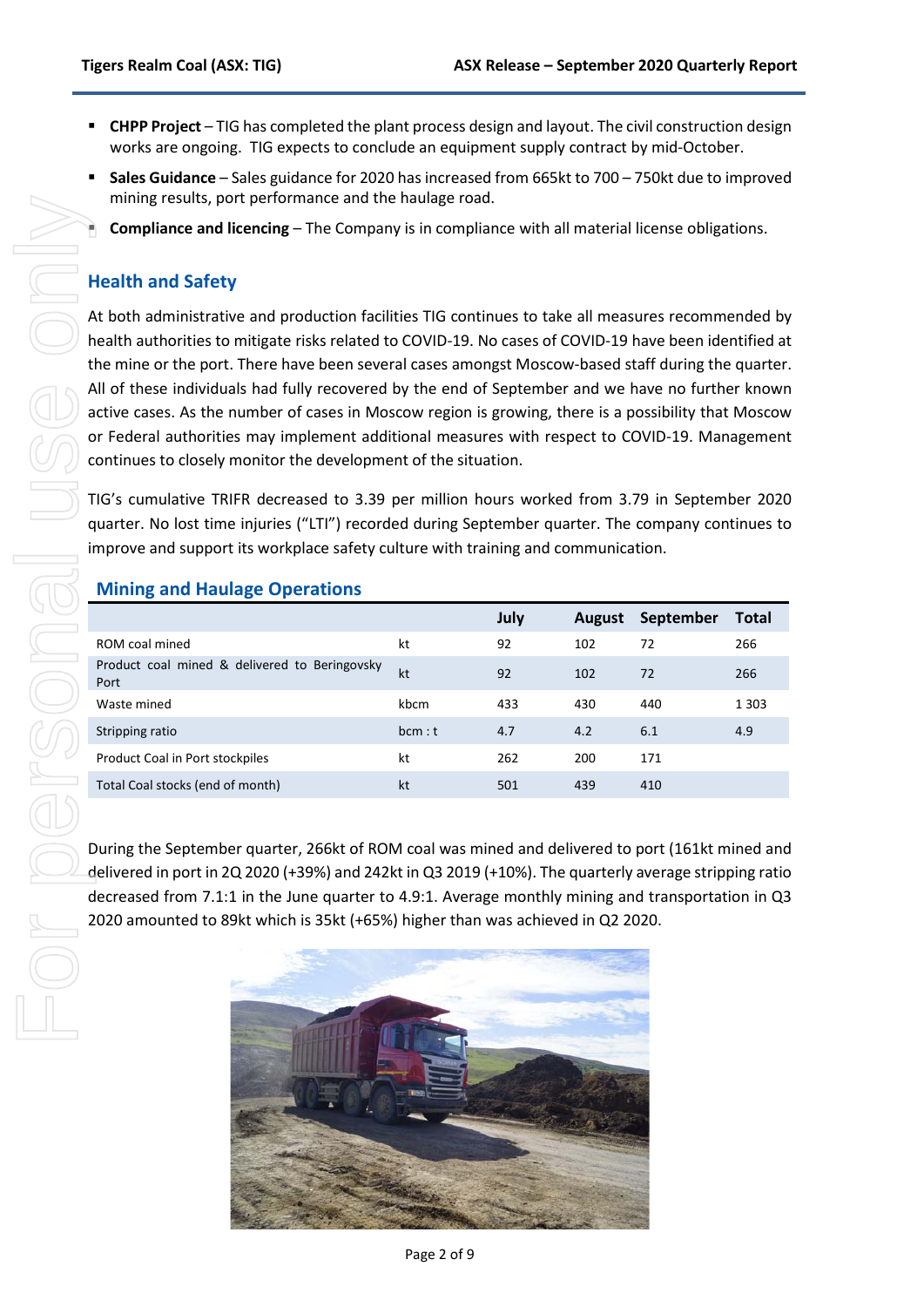#### **CHPP Project**

TIG has made significant progress with its Coal Handling and Process Plant (CHPP) project. During the September quarter the CHPP process design and layout and the foundation design work was completed. The remainder of the civil design works are ongoing. Negotiations with Derek Parnaby Cyclones International Limited (Parnaby) with respect to a CHPP equipment delivery are well advanced and TIG expects to sign the supply contract by mid-October.

TIG plans, subject to arranging acceptable financing, to complete foundation work this year to be in a position to bring the first CHPP module online in 2021.

#### **Beringovsky Port Operations**

During Q3 2020 TIG shipped two cargos of metallurgical coal and seven cargos of thermal coal. A further metallurgical coal cargo was fully loaded by the end of September, but weighed anchor on 2 October.

|               |     | July | <b>August</b> | <b>September</b> | <b>Total</b> |
|---------------|-----|------|---------------|------------------|--------------|
| Coal loaded   | n L | 202  | 143           | 153              | 498          |
| Coal sold $1$ | nι  | 159  | 164           | 101              | 424          |

1. Includes coal sold to local companies without shipment amounting to2kt in Q3 2020, 2kt in Q2 2020 and 5kt in Q1 2020. Sales are recognized upon delivery of the contracted volumes of coal on board the vessel and signing the consignment documents

During the Q3 2020 TIG has continued to focus on improvement of its loading operations: 498kt was loaded during the September Quarter – a 90kt increase (+22%) compared to Q3 2019. This has been driven by 60% increase in daily loading rates from an average 5kt in Q3 2019 to 8kt in Q3 2020.



TIG has managed to decrease its loading costs by 50% relative to the costs incurred with an outside contractor during the 2019 shipping season. This success was primarily due to appropriate dredging works before start of 2020 shipping season, improving the coal conveyor system, training port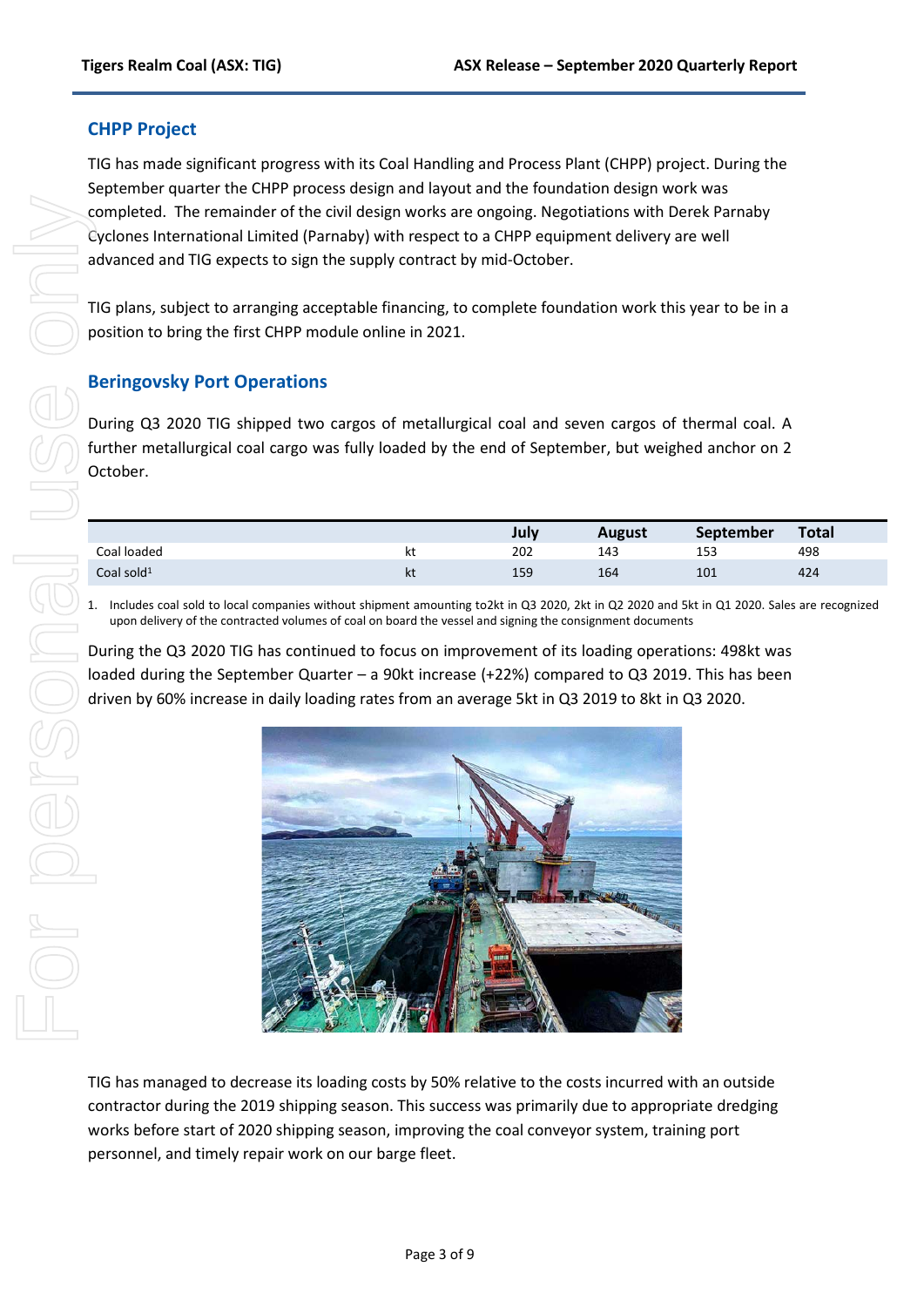In Q3 2020 TIG has successfully unloaded five general cargo vessels to date with total 3,200 tonnes of cargo - for the first time in TIG's history.



#### **Sales Guidance**

TIG sales guidance for 2020 has been increased from 665kt up to 700-750kt due to increased mining volumes, improved haulage road conditions and the improved efficiency of port operations.

#### **Coal Sales and Marketing**

As of 6 October year to date, TIG had signed 14 contracts for the delivery of 524kt of thermal and 156kt of semi-soft coking coal ("SSCC") and has agreed commercial terms on a further cargo of thermal coal for shipping later in October. Additionally and weather permitting, TIG has one more vessel planned for October-November loading.

#### **Market Outlook**

The Asian coking coal market found a bottom during Q3, with a recovery driven by demand in China, India and South East Asia, and the re-start of blast furnaces in Japan by Nippon Steel and JFE Steel. This market is showing signs of returning to balance, and potentially risks tipping into undersupply if summer rainfall in Queensland is heavier than normal which is a possibility given that a "La Nina" weather event in 2021 has been forecasted by the Australian Bureau of Meteorology.

In thermal coal markets, COVID-19 related demand decline in markets outside of China has been somewhat balanced by production cuts, particularly in Indonesia, where 23-25MT of production had been cut YTD. The Chinese market bounced back strongly in August, with power demand lifting 6.8% YOY amid strengthening industrial production and manufacturing activity. Thermal coal inventories at power stations and ports have dropped below last year's level, reflecting not just the bounce back in thermal power generation but also tight domestic supply as overall thermal coal production has flattened YOY. Newcastle 6,000 NAR and 5,500 NAR coals are assessed last week at \$57/t and \$45/t respectively, up from \$47/t and \$36/t three months ago. The 5,500 (high-ash) price was \$50/t in October last year, and as high as \$57 in February 2020, so the recovery is in the early stages and could be reversed depending on COVID-19 over the northern winter and Chinese domestic coal supply policy.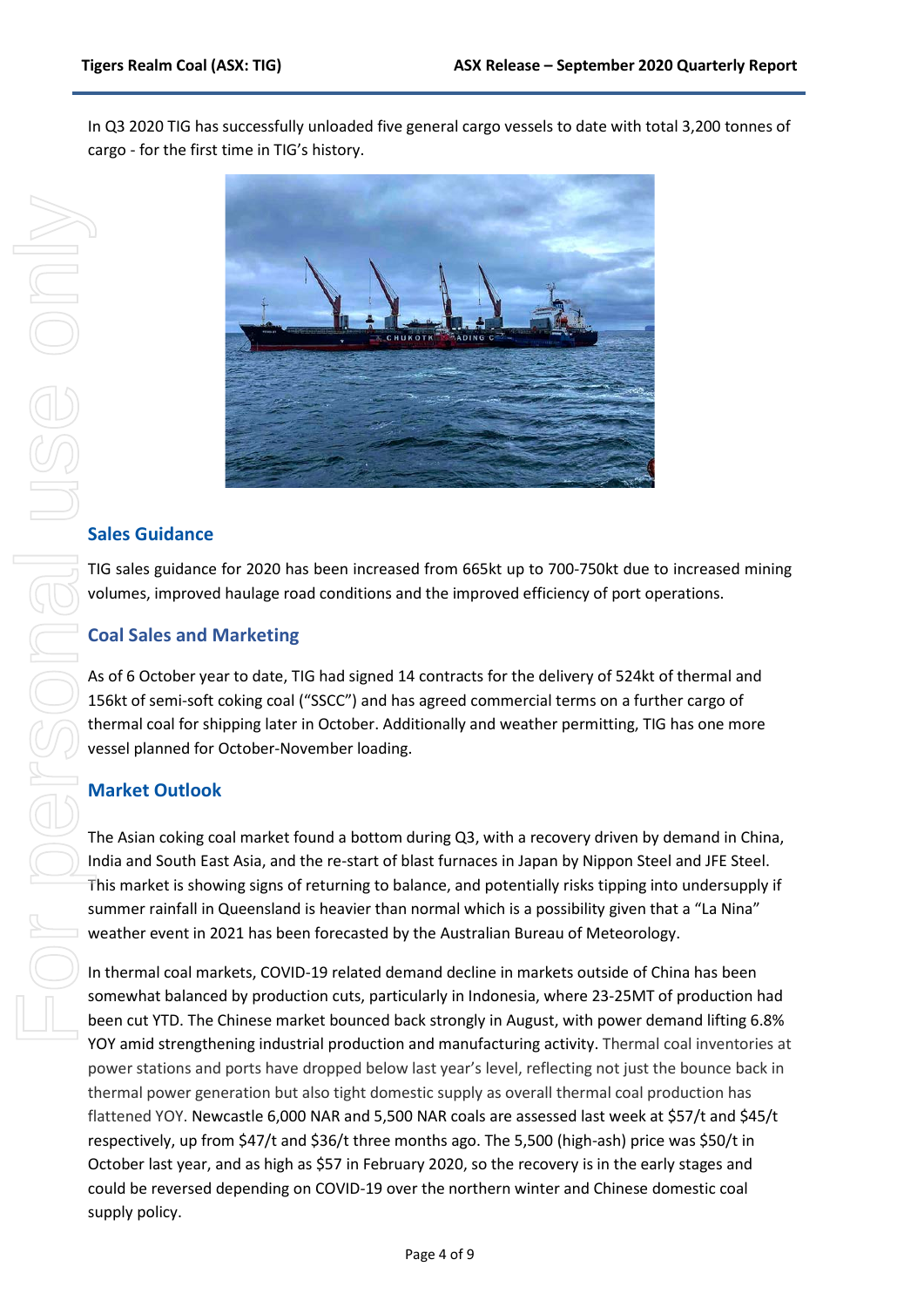Demand for TIG SSCC suffered significantly in 2020 due to the temporary suspension of operations at several blast furnaces by our major Japanese customers. SSCC demand has been weak and most of the major Asian steel mills reduced their coal supply contracts, which meant there was no room to purchase "seasonal" spot coals thus effectively limiting TIG marketing of SSCC to spot buyers in China. TIG was successful however in securing a trial cargo to Hyundai Steel, which cargo loaded in early October. This, along with Japanese demand recovery, bodes well for a better year in 2021. In terms of thermal coal, production this year has been mostly of higher ash (28%-30% ash) material with calorific value of around 5,000 kcal/kg NAR. A proportion of 5500kvcal/kg NAR thermal coal has also been sold into Vietnam and China, which have remained relatively strong markets compared to the rest of the world.

#### **Capital investments**

Capital investments during the September quarter included:

- Materials for construction of CHPP foundation
- Continuing repairs of the accommodation facilities to house the newly arriving port personnel in Beringovsky
- **EXECONTITY CONTINUITY** Continuing construction of road culverts
- Project works for camp reconstruction and expansion
- **•** Drainage construction at mine site

In July 2020 2,606,000 options were removed from the Company's option register.

In August 2020 Tav Morgan has resigned from Board, effective 26 August 2020. At the same date David Swan was appointed as an Independent Non - Executive Director.

#### **Stakeholder relations**

Effective engagement with a wide range of stakeholders is a strong contributor to TIG's strategy. In Q3 2020 TIG has continued its work in the following areas:

#### **Environment**

- Public hearings were conducted in Anadyr regarding the environmental impact of TIG's transshipment operations. Further environmental state expertise will be provided.
- The company has started instrumental control of the air and water quality in the zone of influence of production activities on the environment. On a monthly basis, experts have organized measurements of air and water samples to check compliance with permissible pollution levels. Certified laboratory equipment was purchased to carry out the measurements.
- Work on instrumentation and equipment to monitor the air quality at production sites was initiated
- A regulation on production and consumption waste management in port was developed and approved
- Coal stockpiles were partially covered by dust covers in Beringovsky in accordance with new guidelines in Russia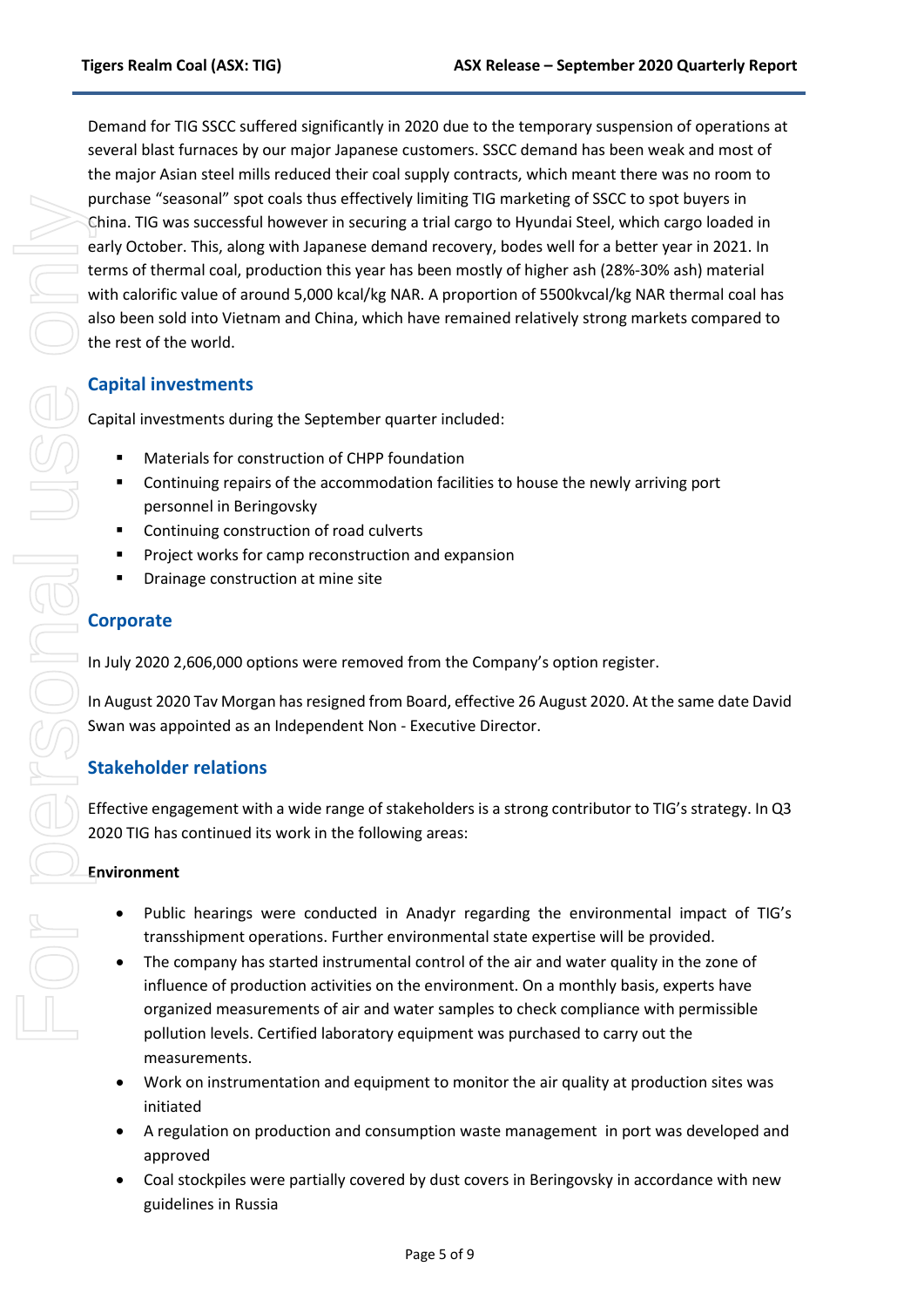- The Company completed reconstruction of storm water overflows in port Beringovsky
- Beringovsky office staff took part in cleaning the Lakhtin lagoon together with the ecoactivists of Beringovsky

#### **Government Relations**

• A technical project for the modernization of the Beringovsky port has been discussed with the Analytical Center under the Government of the Russian Federation. Beringovsky Port modernization will be considered for inclusion in the "Comprehensive Plan for the Modernization and Expansion of the Main Transport Infrastructure" by Federal Government Commission on Transport.



• Together with the Ministry of Transport of Russia, TIG has worked on a technical report on amendments to the boundaries of the checkpoint of the Beringovsky port. Upon

completion of the installation work of the fence and equipment for video recording, a commission will be formed to accept the checkpoint.

#### **Local community**

- Donation to local projects in cooperation with the Association of Indigenous People of Chukotka.
- TIG football team took part in local football competitions and won  $2^{nd}$  place
- TIG has provided charitable assistance to 41 local school students to purchase school stationery
- Minor works at the Beringovsky church

#### **Exploration and Licencing Activities**

The Company is in compliance with all material license obligations.

#### **Cash balances**

At the end of the quarter, TIG had a cash balance of US\$12.1mln in cash with no bank liabilities outstanding. The Company continues implementation of tight liquidity management measures to secure the most efficient use of the funds.

During the current quarter, several lease restructuring agreements were signed, improving the Company's liquidity position by US\$1m over the next 18 months.

#### **Capital Structure (as at 30 September 2020)**

| Ordinary shares on issue: | 7,614,596,948 |
|---------------------------|---------------|
|                           |               |

Options on issue: 11,536,000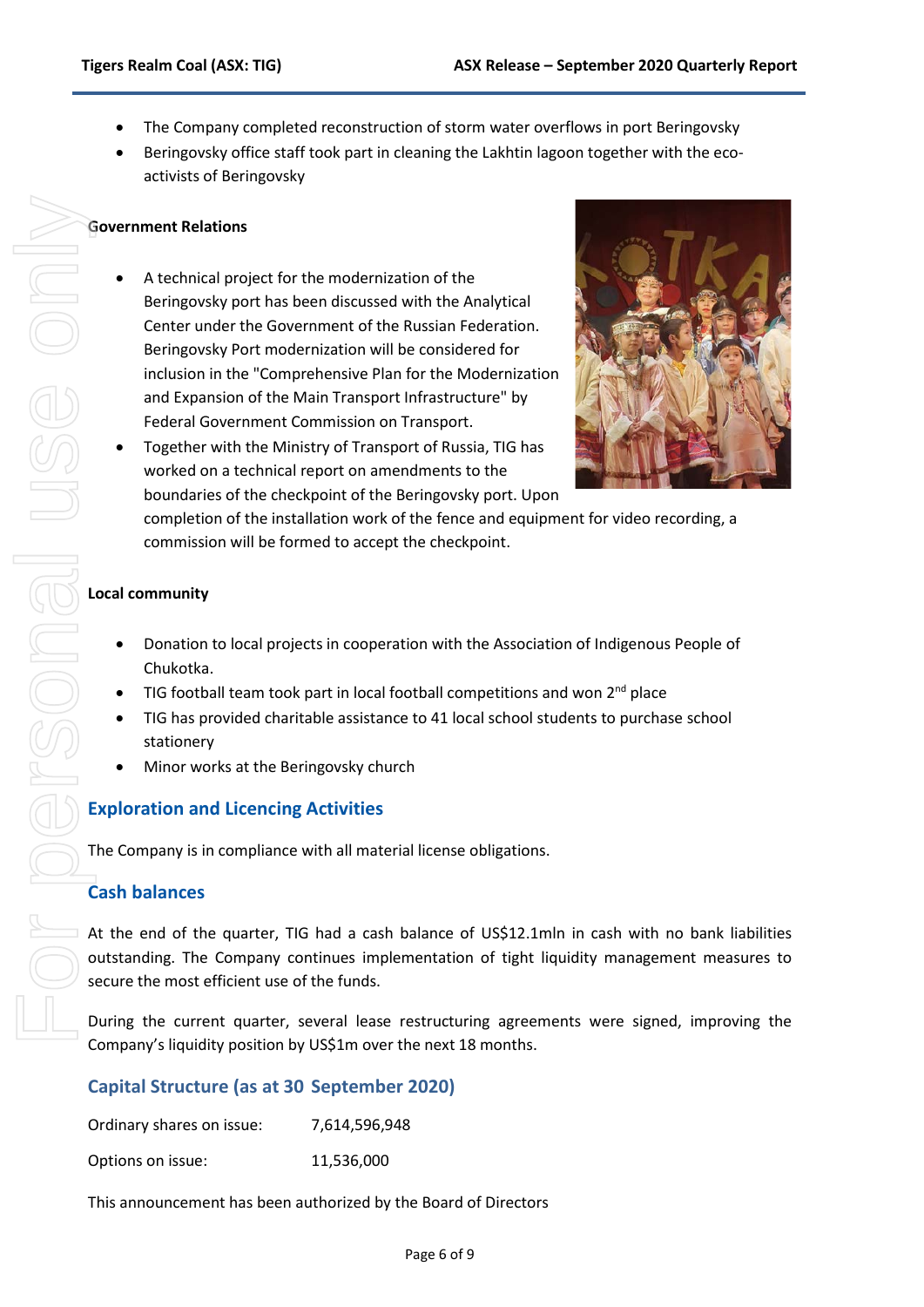#### **ABOUT TIGERS REALM COAL (ASX CODE: TIG)**

Tigers Realm Coal Limited ACN 146 752 561

Australian Corporate Office 151 Wellington Parade South East Melbourne VIC 3002

Russian Head Office 3<sup>rd</sup> Floor, 12A Aviakonstruktora Mikoyana Moscow, Russia 125167

### **For further information, please contact:**

| <b>Dmitry Gavrilin</b> | <b>Chief Executive Officer</b> |
|------------------------|--------------------------------|
| Dale Bender            | <b>Chief Financial Officer</b> |
| Phone:                 | +7 495 646 8353 (Moscow)       |
| David Forsyth          | <b>Company Secretary</b>       |
| Phone:                 | +61 3 8644 1300 (Melbourne)    |
| E-mail:                | IR@tigersrealmcoal.com         |
| Website:               | http://www.tigersrealmcoal.com |
|                        |                                |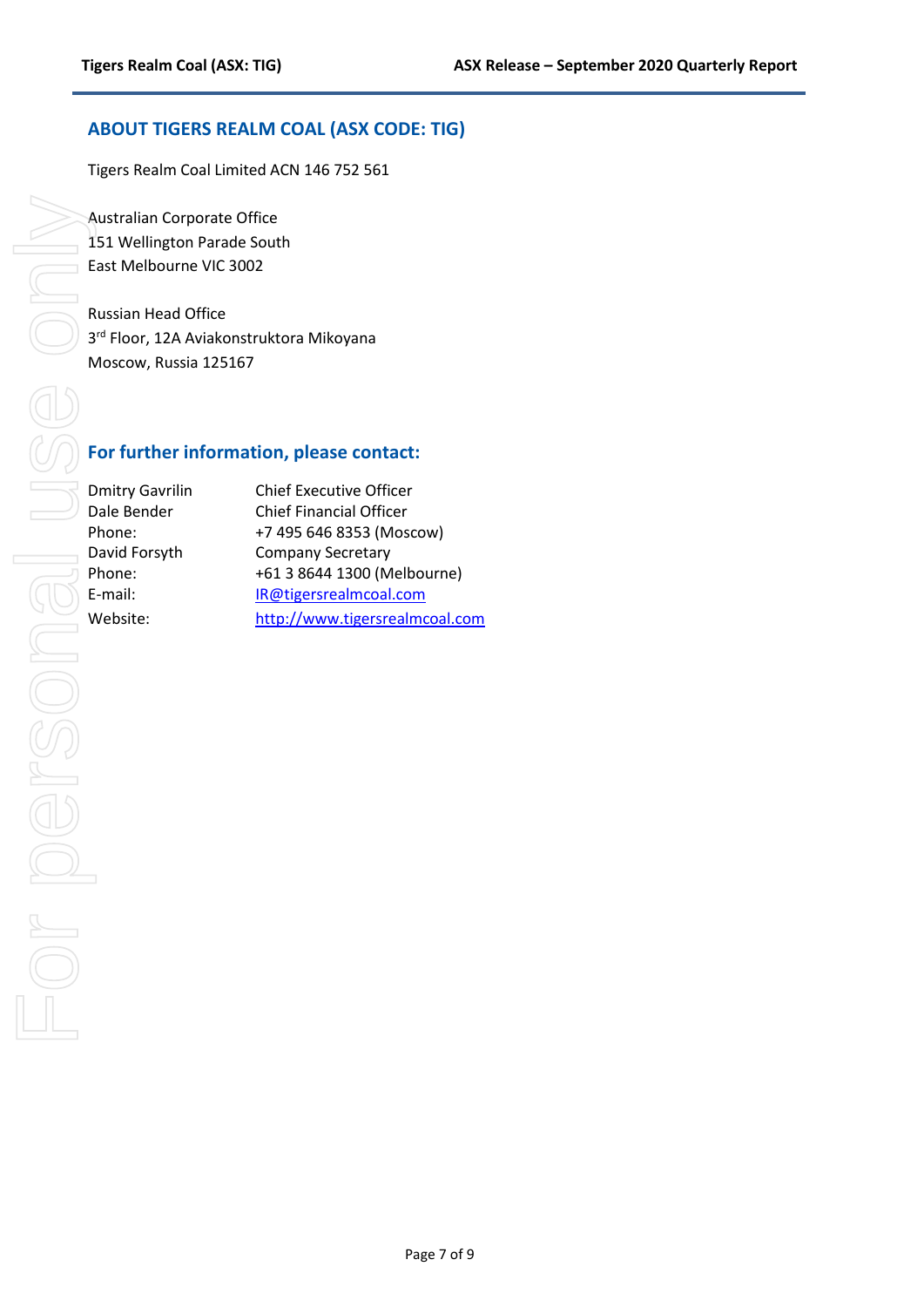#### **PROJECT SUMMARY**

TIG is developing a large-scale coking coal basin that covers two areas, Amaam and Amaam North (Figure A below), with combined Resources of up to 630 Mt.

At Amaam North, TIG owns a 100% beneficial interest in Exploration Licence No. AND01203 TP (Levoberezhniy Licence), the Exploration and Extraction (Mining) Licence No. AND 15813 TE, which covers the initial Project F mine development area (Fandyushkinskoe Field) and the Exploration and Extraction (Mining) Licence No. AND 01314 TE, which covers the Zvonkoye licence area, the eastern extension of the Project F licence area.

At Amaam, TIG owns an 80% beneficial interest in Exploration Licence Amaam AND 01379 TP (former AND 01277 TP Zapadniy Subsoil Licence) and two Exploration and Extraction (Mining) Licences, No. AND 01278 TE and No. AND 01288 TE.



\*Total estimated project

**Figure A Amaam and Amaam North Coking Coal Projects**

Amaam and Amaam North are two exceptionally well-located coking coal deposits, approximately 40km from the Bering Sea with shorter shipping distances to North Asian markets than from peer producers in Queensland and British Columbia.